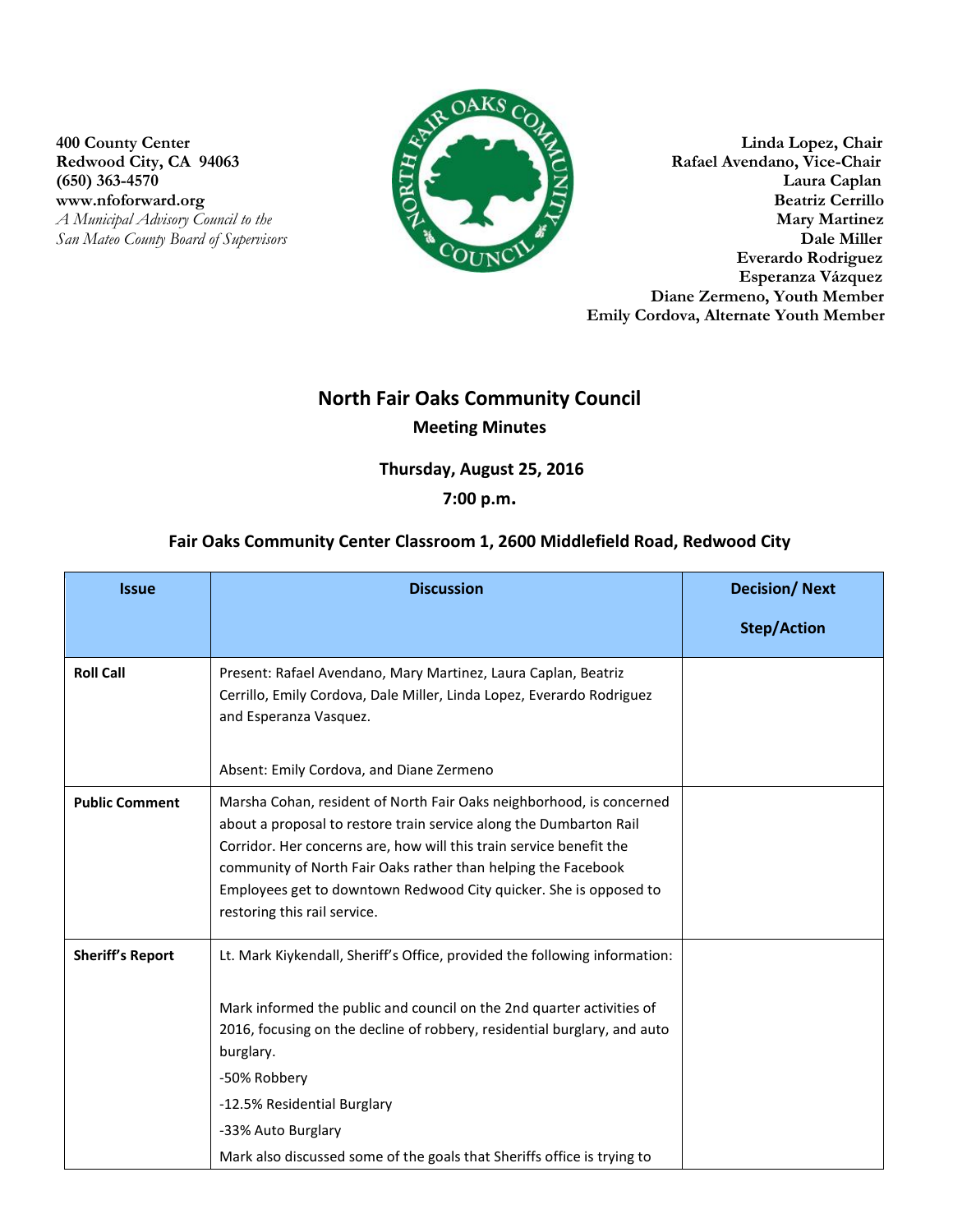reach, which are to continue to improve a better quality of life as well as improving community relations. He feels that the Sheriffs office is making positive steps toward those goals.

### Goals

Some of the ways the Sheriffs office is fulfilling these goals is by:

- 1. Attending the NFO clean up which had about 175 people
- 2. Bicycle Rodeo, which provided safety on how to properly ride a bicycle, Bike helmets were given away to those whom attended.

Councilmember Everardo Rodriguez asked if there were a particular area that burglaries and disturbances tend to happen more. Mark stated these crimes occur in random locations and that they have not be able to pinpoint the exact pattern which these crimes occur.

Councilmember Linda Lopez thanked Mark for the breakdown, but wanted to know more stats on juviniles related towards crime. She is also concerned about the parking citations and wanted to know if the increase was caused by street cleaning. Mark stated that he would research that and provide that information next time. Assistant County Manager Mike Callagy thanked the Sheriffs office for issuing citations to people who park their cars illegally and hope that these citations decrease as people begin to realize that the Sheriffs office is enforcing these parking citations. Mark said to note that out of 225 arrests only 20 were juveniles but will provide more in-depth breakdown on that information in the next quarter report. Linda also stated that she agreed on giving out the citations but wanted to know how many of these citations were given by street cleaning and if they decrease as people begin to realize that the sheriffs office are enforcing these parking citations. Linda also asked if there were more ideas on educating others about these citations. Mark stated they do warn people but sometimes a citation must be given to get the point across. Linda also confirmed the report on the liquor stores selling alcohol to minors, 16 businesses out of 17 are not engaging in unlawful practices. Mark also stated that they are willing to provide as much information on crimes stats as much as possible.

Councilmember Mary Martinez thanked Mark and sheriff's office for the report and how they are doing a great job.

#### Public comment:

Angelica: She said thanks to the Sheriffs office for the reduction in crime, but has a concern about the limited parking and that some fire hydrants should be red zoned. She also said she was very concerned about the speeding on Edison way; she states that she has almost got hit multiple times. She would like for the Sheriffs office to look into that.

Gentleman local resident: He also thanked the Sheriffs office for the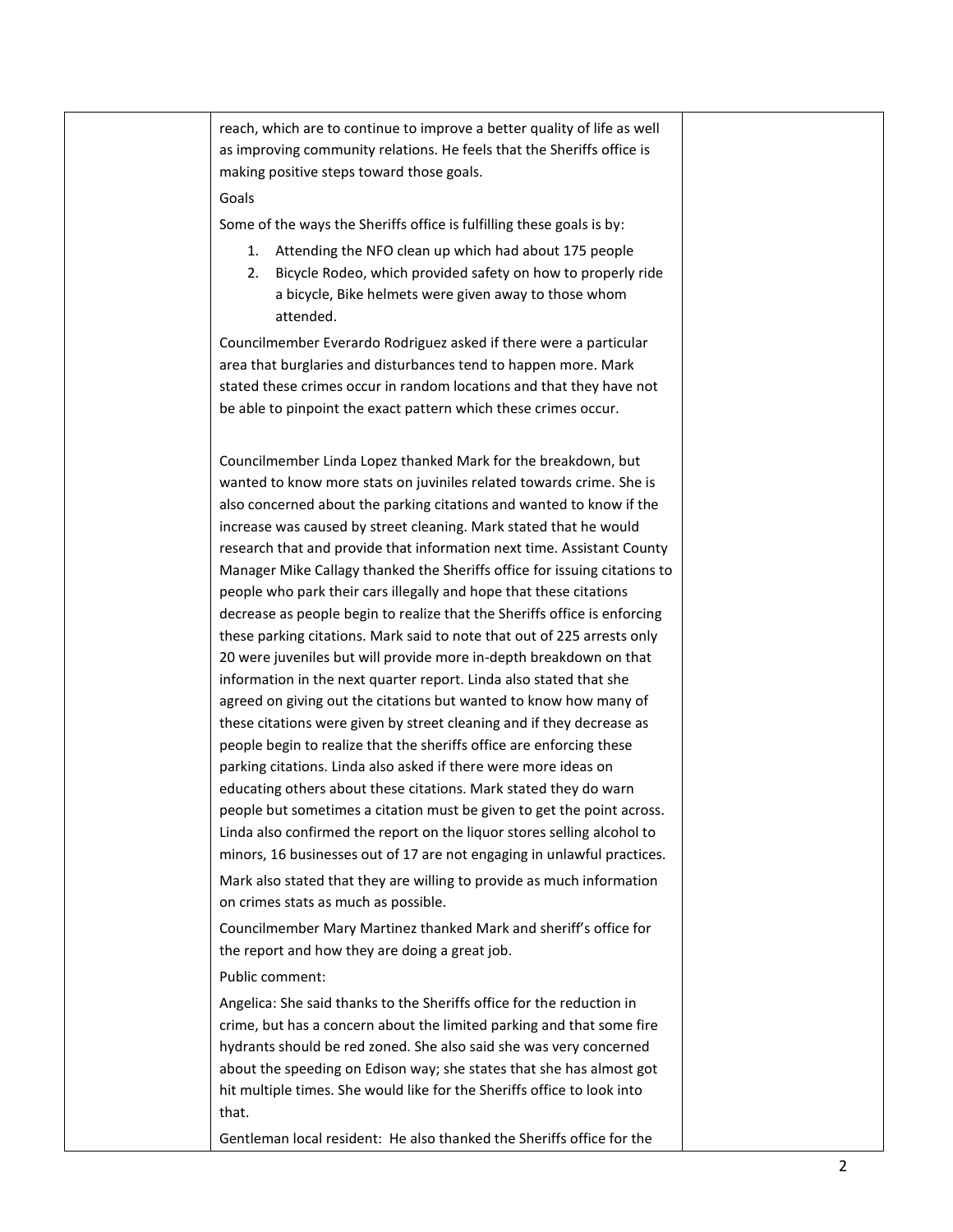|                                                                                                                                                                                                                                                                                                                                   | job they have been doing, but has the same concern about Edison Way<br>parking and speeding. He also wanted to know if there were sensors in<br>the street that detect gunfire, which notifies the sheriffs. Mark<br>responded with yes.                                                                                                                                                                                                                                                                                                                                                                                                                                                                                                                                                                                                                                                                                                                                                                                                                                                                                                                                                                                                                                                                                                                                                                                                                                                                                                                                                                                                                                                          |  |
|-----------------------------------------------------------------------------------------------------------------------------------------------------------------------------------------------------------------------------------------------------------------------------------------------------------------------------------|---------------------------------------------------------------------------------------------------------------------------------------------------------------------------------------------------------------------------------------------------------------------------------------------------------------------------------------------------------------------------------------------------------------------------------------------------------------------------------------------------------------------------------------------------------------------------------------------------------------------------------------------------------------------------------------------------------------------------------------------------------------------------------------------------------------------------------------------------------------------------------------------------------------------------------------------------------------------------------------------------------------------------------------------------------------------------------------------------------------------------------------------------------------------------------------------------------------------------------------------------------------------------------------------------------------------------------------------------------------------------------------------------------------------------------------------------------------------------------------------------------------------------------------------------------------------------------------------------------------------------------------------------------------------------------------------------|--|
| Recommendation<br>of a Use Permit<br><b>Renewal and</b><br><b>Amendment to</b><br>continue operation<br>of an existing<br>cellular facility and<br>replace the existing<br>antennas with<br>taller 6-foot<br>antennas, located<br>on the rooftop of<br>the existing<br>apartment building<br>located at 723<br><b>Marsh Road.</b> | Olivia Boo, Project Planner provided the following information:<br>Olivia informed the public and council background on the project.<br>March 3, 2011, Use Permit Renewal and Amendment submitted.<br>Project deemed incomplete pending compliance with Wireless<br>Telecommunication Facility regulations and Menlo Park Fire Protection<br>District compliance.<br>January 15, 2016, Received revised plans for the Use Permit Renewal<br>and Amendment.<br>May 18, 2016 Project Deemed complete.<br><b>Compliance Review</b><br>Compliance with conditions Approval.<br>Department of Public Works, Building Department, Menlo Park Fire<br>Protection District.<br>Recommendation<br>Provide comments to Planning Staff on the T-Mobile Facility Relative to<br>compliance with its Use Permit Conditions of Approval.<br>Councilmember Everado Rodriguez wanted to clarify on making sure<br>the new antennas are part of the amendment. Olivia responded, with<br>yes because the antennas are going from 4 feet to 6 feet.<br>Councilmember Linda Lopez asked if the tenants were notified? Olivia<br>said the property owners were, but none responded. Linda also asked<br>about the safety and health issues from the antennas. Olivia said the<br>readio frequency is in compliance and that there are not any issues as<br>far as safety and health, which was required by federal law.<br>Councilmember Laura Caplan asked about the radon increase from 8 to<br>10 feet. Olivia said that it is meeting the needs. Laura also asked if this<br>will benefit the community or if it's to just meet the proper<br>requirements. Leah Herniki from T-Mobile said this is a system wide |  |
|                                                                                                                                                                                                                                                                                                                                   | upgrade to improve capacity as well as quality. She also stated that it's<br>just a T-Mobile project even though other carriers are doing so as well.<br>Laura wanted to clarify if it just T-Mobile.<br>Councilmember Linda Lopez wanted to clarify how many carriers are on<br>that site other then T-Mobile are upgrading. She's asking what the<br>potential of the other carriers doing this upgrade as well Olivia said that<br>it is possible; they just need to come up with a well drawn out plan.<br>Olivia stated that the general practice is to notify the property owners.                                                                                                                                                                                                                                                                                                                                                                                                                                                                                                                                                                                                                                                                                                                                                                                                                                                                                                                                                                                                                                                                                                          |  |
|                                                                                                                                                                                                                                                                                                                                   | Vice-Chair Mary Martinez asked if the tenants would be notified as                                                                                                                                                                                                                                                                                                                                                                                                                                                                                                                                                                                                                                                                                                                                                                                                                                                                                                                                                                                                                                                                                                                                                                                                                                                                                                                                                                                                                                                                                                                                                                                                                                |  |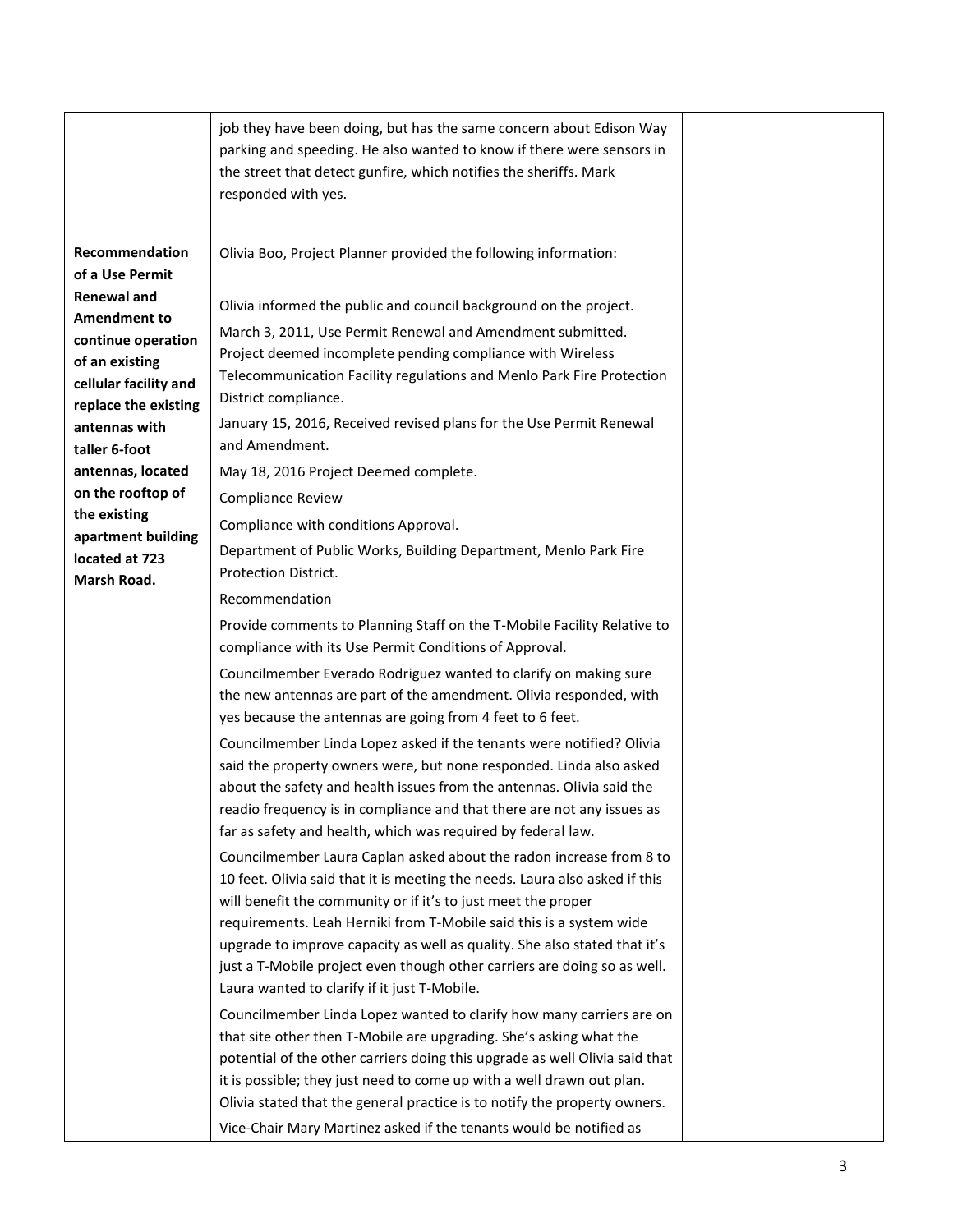| well.<br>Councilmember Everardo Rodriguez asked is there a maximum height<br>of increasing these antennas? Olivia said the carriers should comply<br>with the zoning carriers, which is 36 feet, and has an allowance to be<br>round 15 additional feet.                                                                                                                                                                                                                                                                                                                                                                                                                                                                                                                                                                                                                                                                                                  |
|-----------------------------------------------------------------------------------------------------------------------------------------------------------------------------------------------------------------------------------------------------------------------------------------------------------------------------------------------------------------------------------------------------------------------------------------------------------------------------------------------------------------------------------------------------------------------------------------------------------------------------------------------------------------------------------------------------------------------------------------------------------------------------------------------------------------------------------------------------------------------------------------------------------------------------------------------------------|
| <b>Public Comment:</b><br>Angelica who works in the medical field says she is concerned about<br>the radiation harm it can do to the public health.<br>Councilmember Dale Miller motions to support Permit Renewal and<br>Amendment to continue operation of an existing cellular facility and<br>replace the existing antennas with taller 6-foot antennas, located on<br>the rooftop of the existing apartment building located at 723 Marsh<br>Road.<br>Chair Rafael Avendano motions to clarify<br>Vice-Chair added a condition that the tenants be informed in both<br>languages.<br>Re-clarified motion Councilmember Dale Miller motion to support<br>Permit Renewal and Amendment to continue operation of an existing<br>cellular facility and replace the existing antennas with taller 6-foot<br>antennas, located on the rooftop of the existing apartment building<br>located at 723 Marsh Road, with the condition that the residents to be |
| notified in English and Spanish.<br>Councilmember Linda Lopez seconded the motion                                                                                                                                                                                                                                                                                                                                                                                                                                                                                                                                                                                                                                                                                                                                                                                                                                                                         |
| Rafael Avendano, Mary Martinez, Laura Caplan, Beatriz Cerrillo, Emily<br>Cordova, Dale Miller, Linda Lopez, Everardo Rodriguez and Esperanza<br>Vasquez voted unanimously on the approval of the permit.                                                                                                                                                                                                                                                                                                                                                                                                                                                                                                                                                                                                                                                                                                                                                  |
| Will Gimpel stepping in for Benjamin Gettleman, Kerns and West from<br>High Speed Rail Program<br>Will explained to the council and public the two phases that will<br>happen with this project.<br>Phase I<br>520 miles<br>San Francisco to Los Angeles/Anaheim<br>Phase II<br>Extends 300 miles<br>Connections to Sacramento and San Diego                                                                                                                                                                                                                                                                                                                                                                                                                                                                                                                                                                                                              |
|                                                                                                                                                                                                                                                                                                                                                                                                                                                                                                                                                                                                                                                                                                                                                                                                                                                                                                                                                           |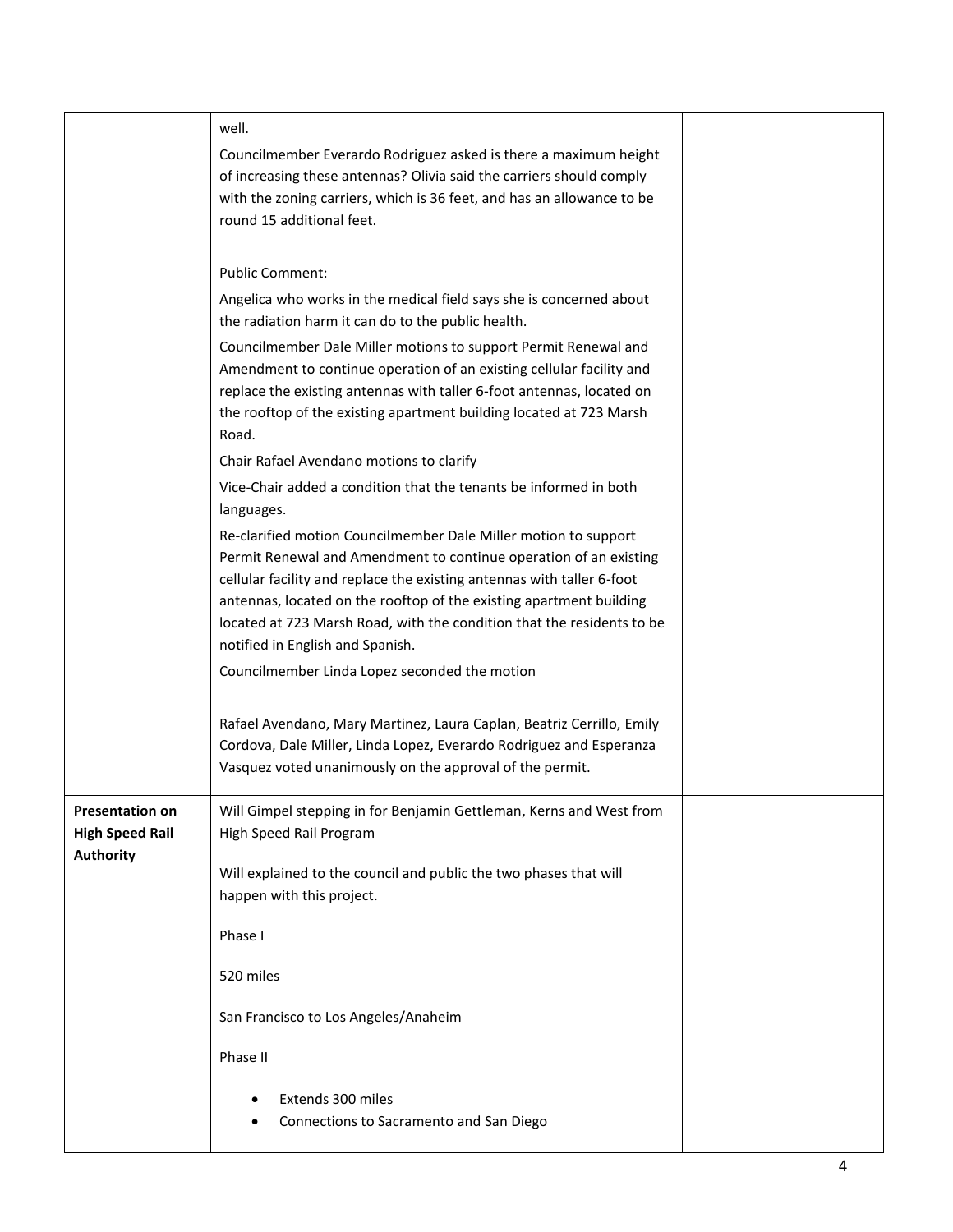| Construction is underway in the central valley, about over 100 miles<br>has been completed.                                                                          |  |
|----------------------------------------------------------------------------------------------------------------------------------------------------------------------|--|
| The Authority comes up with a business plan every two years                                                                                                          |  |
| Construction would be north from there                                                                                                                               |  |
| 67.6 billion -64.2 B would be the entire cost capital of this project                                                                                                |  |
| 51- Mile Corridor from San Francisco to San Jose                                                                                                                     |  |
| Stations being studied:                                                                                                                                              |  |
| SF 4 <sup>th</sup> and King                                                                                                                                          |  |
| Millbrae-SFO                                                                                                                                                         |  |
| San Jose                                                                                                                                                             |  |
| Will stated that this project will be a blended service with Caltrain to<br>help cause fewer impact on the communities as well as lower the costs<br>of the project. |  |
| 30 min travel time is a designed travel time, will not be operating at<br>that speed, just designed.                                                                 |  |
| They do not want to make this project harder for Caltrain                                                                                                            |  |
| They want to work with these counties so that there is no confusion<br>and everyone is on the same page.                                                             |  |
| New infrastructure will be needed.                                                                                                                                   |  |
| They want to help expand Caltrain safety making it harder for<br>pedestrians to cross and interfere with the tracks.                                                 |  |
| <b>Environmental Process</b>                                                                                                                                         |  |
| Spring 2016                                                                                                                                                          |  |
| Scoping (questions concerns) Will has stated that they have<br>been listening to communities about their input and they have<br>made sure of including their input.  |  |
| Ongoing-Technical analysis, station footprint outreach.                                                                                                              |  |
| <b>Fall 2016</b>                                                                                                                                                     |  |
| Identify Preliminary Preferred Alternative                                                                                                                           |  |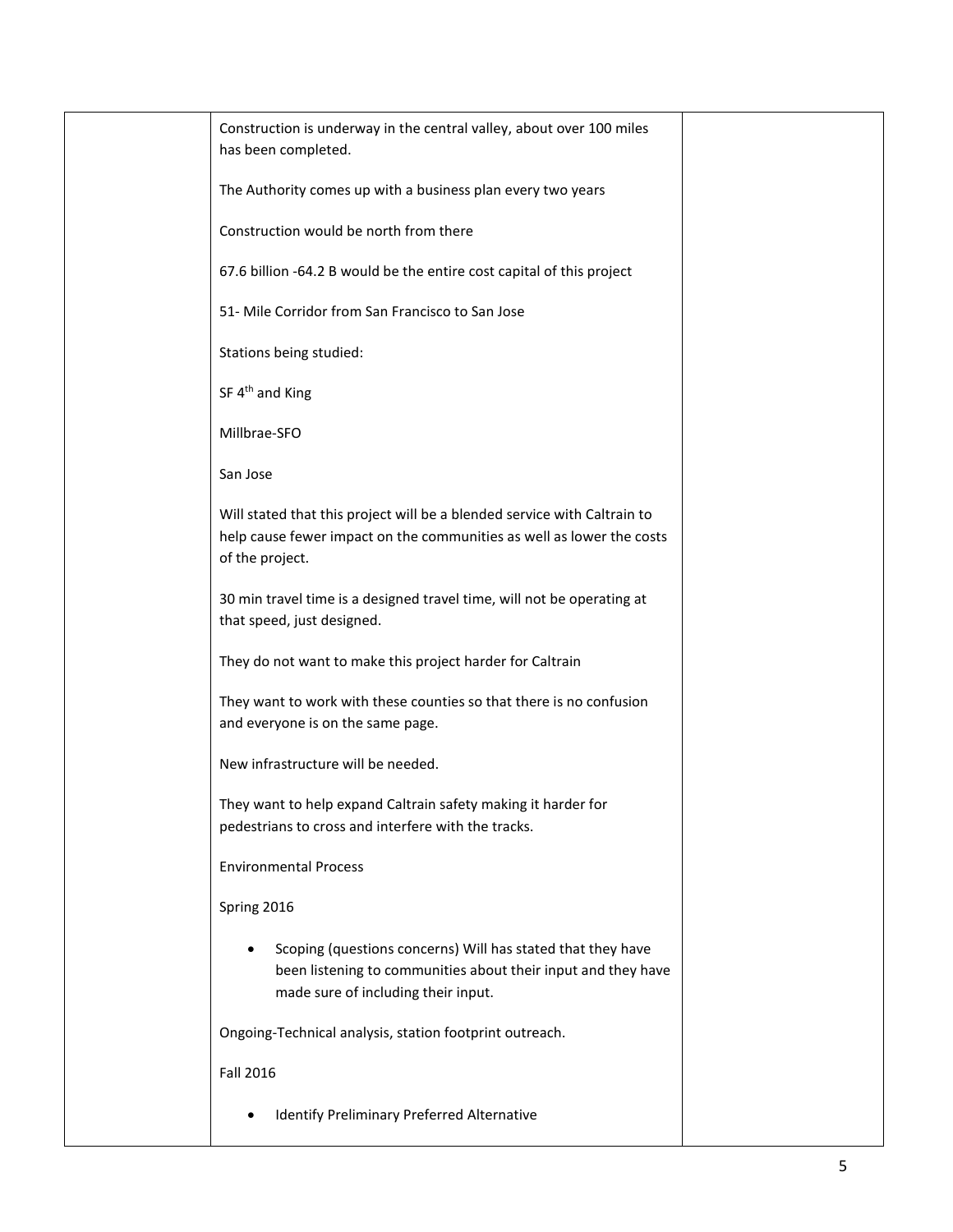| Winter/Spring 2017                                                                                                                                                                                                                                                                                                                    |  |
|---------------------------------------------------------------------------------------------------------------------------------------------------------------------------------------------------------------------------------------------------------------------------------------------------------------------------------------|--|
| Release Draft Environmental document                                                                                                                                                                                                                                                                                                  |  |
| Outreach<br>٠<br><b>Public Hearing</b><br>٠                                                                                                                                                                                                                                                                                           |  |
|                                                                                                                                                                                                                                                                                                                                       |  |
| End of 2017                                                                                                                                                                                                                                                                                                                           |  |
| Final environmental<br>٠                                                                                                                                                                                                                                                                                                              |  |
| Document/record of Decision<br>$\bullet$                                                                                                                                                                                                                                                                                              |  |
| Will provided contact Information for the public and council                                                                                                                                                                                                                                                                          |  |
| www.hsr.ca.gov                                                                                                                                                                                                                                                                                                                        |  |
| 1-800-435-8670                                                                                                                                                                                                                                                                                                                        |  |
| email.san.francisco san.jose@hsr.ca.gov                                                                                                                                                                                                                                                                                               |  |
| Councilmember Everardo Rodriguez asked to clarify the Redwood City<br>station is not adding new tracks. Will confirmed that it would not be<br>adding any new tracks. Everardo also asked about the time frame when<br>the project will be completed in the bay area. Will stated construction<br>would be done by 2029 from SF to LA |  |
| Maintenance facility will be at the designated stated stations in case of<br>any problems.                                                                                                                                                                                                                                            |  |
| Councilmember Linda Lopez thinks it will be good to hold another<br>community meeting that will is done bilingually.                                                                                                                                                                                                                  |  |
| Chair Rafael second that and if the outreach can be on the same page<br>as well.                                                                                                                                                                                                                                                      |  |
| Councilmember Laura Caplan asked about the noise increase and if<br>they will do anything about that. Will explained that the trains will be<br>louder but will also be traveling at a faster rate, which would lower the<br>time of noise.                                                                                           |  |
| <b>Public Comment</b>                                                                                                                                                                                                                                                                                                                 |  |
| Rosetta Jacobs's, lives on 5 <sup>th</sup> Ave near the tracks, wanted to know how<br>they will manage these new trains with many already being in place.                                                                                                                                                                             |  |
| Angelica had a questions/concern on how they will manage the safety<br>of the people, and preventing them from hurting themselves. Will<br>responded with an increase of fencing perimeter.                                                                                                                                           |  |
|                                                                                                                                                                                                                                                                                                                                       |  |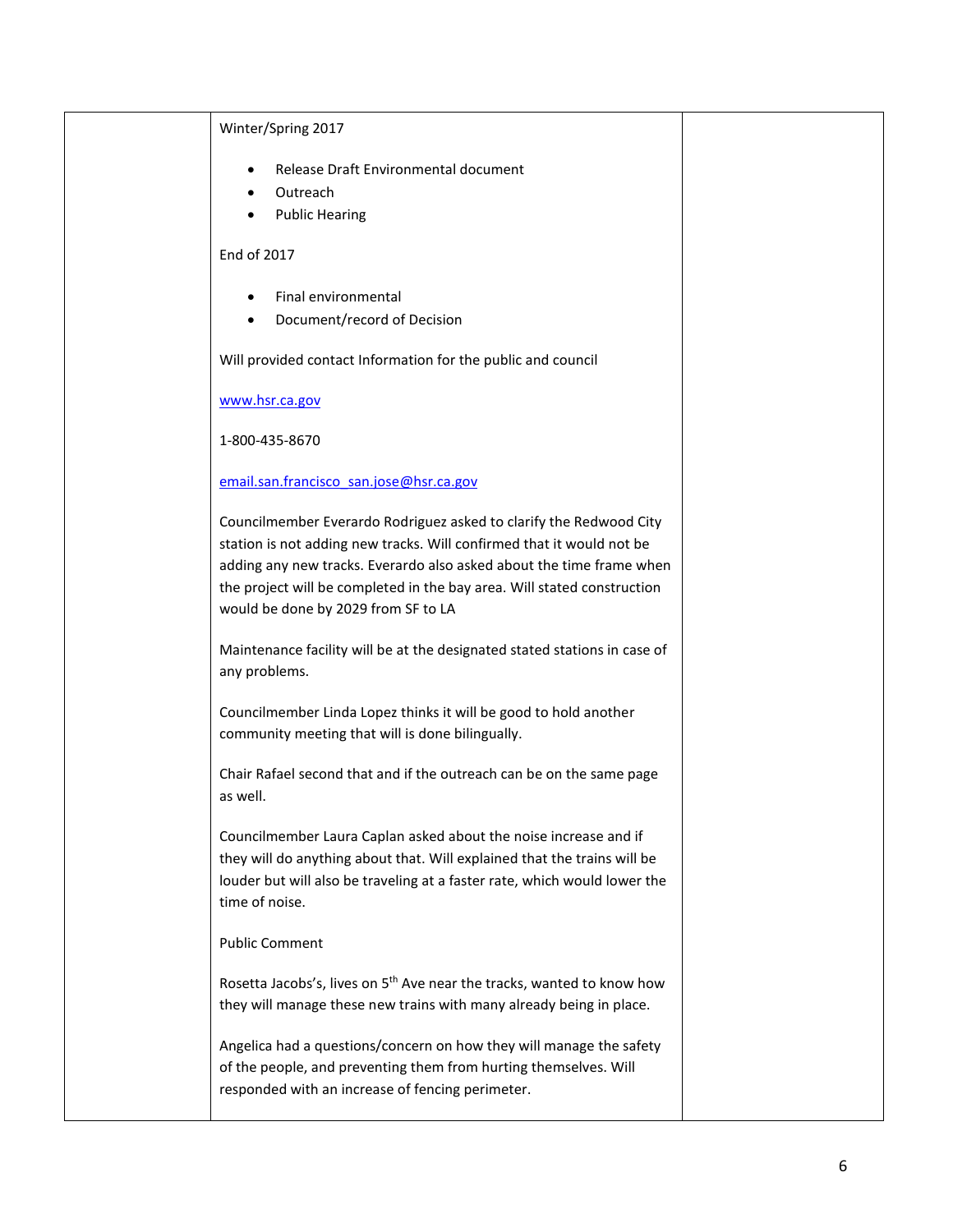| Recommendation<br>on Rezoning and                                                 | Presentation by Bryan Albini, Planning and Building                                                                                                                                                                                                                                                                                                                                                                                      |  |
|-----------------------------------------------------------------------------------|------------------------------------------------------------------------------------------------------------------------------------------------------------------------------------------------------------------------------------------------------------------------------------------------------------------------------------------------------------------------------------------------------------------------------------------|--|
| lot Merger from of<br>a R-2/S50 to C-2/S-<br>1 and merging of<br>that parcel with | Bryan is following up from his previous presentation on the rezoning of<br>this parcel. Bryan's presentation is informing the public and council a<br>descriptive visual of a new look of the parcel, if they are able to rezone<br>that parcel.                                                                                                                                                                                         |  |
| adjacent C-2/S-1                                                                  | Renovations                                                                                                                                                                                                                                                                                                                                                                                                                              |  |
| zoned parcel at                                                                   |                                                                                                                                                                                                                                                                                                                                                                                                                                          |  |
| 3292 El Camino<br>Real.                                                           | New 20 space parking lot (previously 5 spaces)<br>Removal of one of the Oak trees that is recommended due to<br>$\bullet$<br>the tree's health condition                                                                                                                                                                                                                                                                                 |  |
|                                                                                   | They want to change the multifamily residential use parcel to a<br>commercial mixed-use parcel.                                                                                                                                                                                                                                                                                                                                          |  |
|                                                                                   | One of the parcels is vacate which is part of the reason why this is being<br>proposed plus to add additional parking.                                                                                                                                                                                                                                                                                                                   |  |
|                                                                                   | Co- Chair Mary Martinez asked why the trees are being removed just to<br>clarify. Bryan says the trees have failing and declining health, which has<br>been recommended for removal.                                                                                                                                                                                                                                                     |  |
|                                                                                   | Councilmember Dale Miller wanted to know what is currently being<br>allowed in the R-2 Parcel. Bryan says that there is some allowed uses in<br>that parcel but was not completely sure on the comparisons for the<br>new proposed C-2/S-1 rezoning, as far what is allowed. Bryan is just<br>clarifying the allowed currently allowed zoning law at that parcel.                                                                        |  |
|                                                                                   | Councilmember Laura Caplan is clarifying that if the parcel does not get<br>rezoned what can be allowed at that parcel. Bryan is confirming saying<br>that the parcel will be able to have a two-story multifamily use duplex<br>as it currently stands. There would still be no requirement for the trees<br>to stay.                                                                                                                   |  |
|                                                                                   | Councilmember Linda Lopez asked about the question that was asked<br>at the previous meeting and about outreach to other owners in that<br>area. Bryan stated that they sent out a notice to all tenants, property<br>owners and residents, residences within a 500 feet radius, about this<br>meeting and project. He had about three phone calls from property<br>owners, mainly asking about the trees and if they would stay or not. |  |
|                                                                                   | Bryan also noted that the trees will be removed and replaced as well.                                                                                                                                                                                                                                                                                                                                                                    |  |
|                                                                                   | Councilmember Everardo Rodriguez is concerned about the parking<br>spaces for the 24-30 dwelling units. Bryan says there are no proposed<br>dwelling units and the 20-space parking is to accommodate the 10,000<br>square feet space. It's an illegal parking condition, with an addition of<br>these parking spaces this making bad parking situation into a better<br>one.                                                            |  |
|                                                                                   | Justin Martinkovic, architect of the building, says the owner Robert<br>Oyster would like to add parking to this parcel since there is a decrease                                                                                                                                                                                                                                                                                        |  |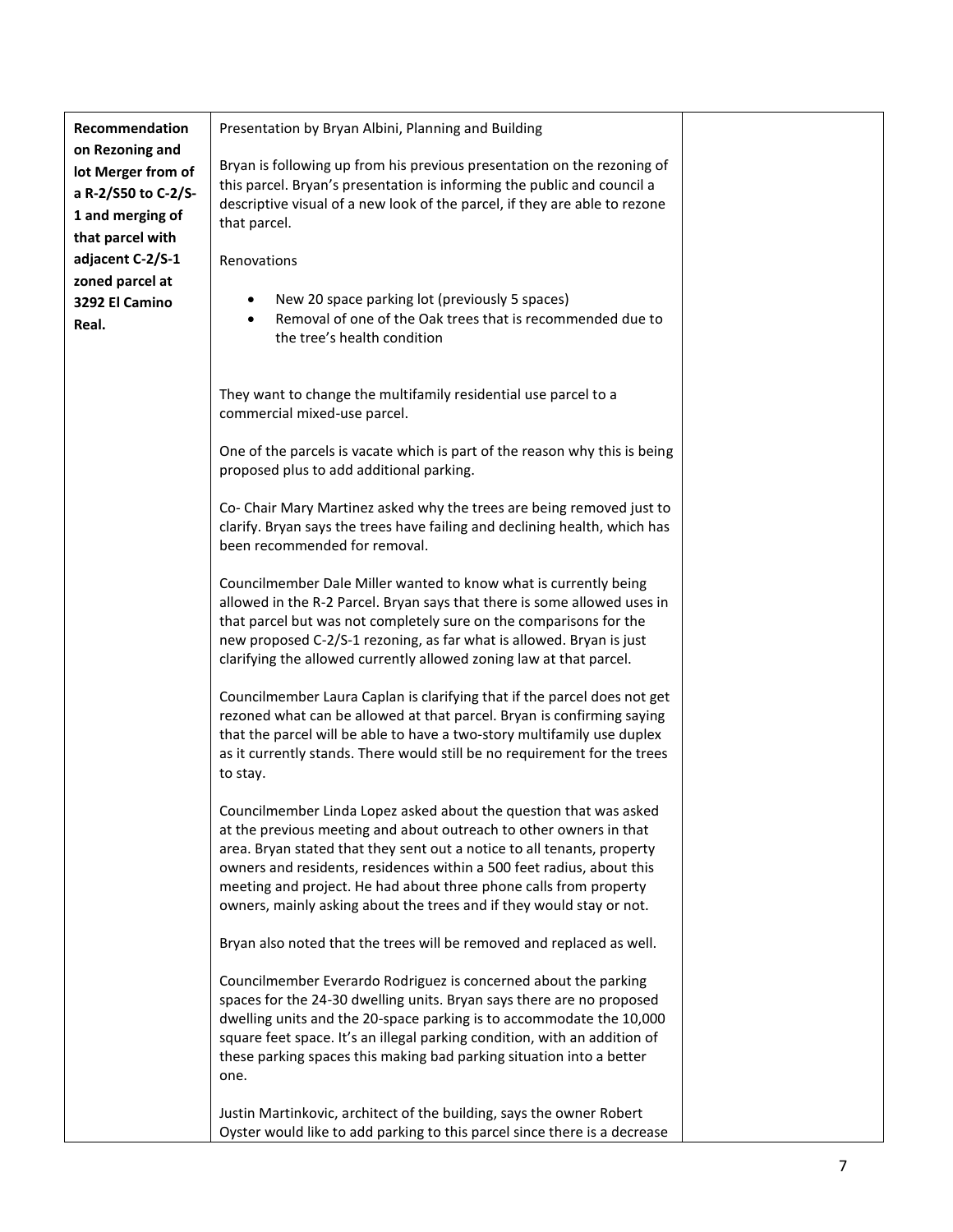|                                          | in use of this building. He is reiterating what Bryan had already gone<br>over and is making security a priority as well. Preserving the trees is<br>also a priority the only reason why they are removing the other trees is<br>due to their health.                                                                                                                    |  |
|------------------------------------------|--------------------------------------------------------------------------------------------------------------------------------------------------------------------------------------------------------------------------------------------------------------------------------------------------------------------------------------------------------------------------|--|
|                                          | <b>Public Comment</b>                                                                                                                                                                                                                                                                                                                                                    |  |
|                                          | Rosetta Jacobs, a local resident, is very concerned about the 20 parking<br>space lot, that it will cause more congestion then there is already now.<br>She noted that in that neighborhood there is only one way in and one<br>way out.                                                                                                                                 |  |
|                                          | Jennifer Baker also a local resident, is very concerned about the<br>proposed lot and feels that the entire neighborhood should have been<br>notified about this project because it will affect that entire<br>neighborhood. Bryan says he has a map that shows what areas he sent<br>out notices too. He says that he followed what was required which was<br>500 feet. |  |
|                                          | Councilmember Laura Caplan asked what was the reasoning behind<br>rezoning, because that parking lot can be used for something else<br>based on the commercial zoning and wanted more clarification on the<br>reasoning. Bryan says that they don't want split zone parcels since they<br>are merging parcels, which will lead to a better more structured plan.         |  |
|                                          | Robert Carter a local resident adjacent to the building, was really<br>concerned on why wasn't there a community workshop organized by<br>the owner about the this project. Robert feels that this project is trying<br>to get done at all costs, and not really caring to much about the<br>residents whom live in that area.                                           |  |
|                                          | Both Councilmembers Dale Miller and Everardo Rodriguez made<br>comments on alternatives to the proposal, but Bryan stated that he<br>cannot comment on something that is not on the intial proposal.                                                                                                                                                                     |  |
|                                          | Councilmember Linda Lopez made a motion on Rezoning and lot<br>Merger from of a R-2/S50 to C-2/S-1 and merging of that parcel with<br>adjacent C-2/S-1 zoned parcel at 3292 El Camino Real.                                                                                                                                                                              |  |
|                                          | Councilmember Everado Rodriguez seconded the motion                                                                                                                                                                                                                                                                                                                      |  |
|                                          | Rafael Avendano, Mary Martinez, Laura Caplan, Beatriz Cerrillo, Emily<br>Cordova, Dale Miller, Linda Lopez, Everardo Rodriguez and Esperanza<br>Vasquez voted no on the Reconmmendation.                                                                                                                                                                                 |  |
| <b>Presentation on</b><br>Administrative | Presentation by Summer Burlison, Planning and Building                                                                                                                                                                                                                                                                                                                   |  |
| <b>Review Referral for</b>               | This report by Summer Burlison is a 3-year referral report going over                                                                                                                                                                                                                                                                                                    |  |
| Sportshouse                              | previous issues that the public has had with the facility, and making                                                                                                                                                                                                                                                                                                    |  |
|                                          | sure those issues were resolved at Sportshouse.                                                                                                                                                                                                                                                                                                                          |  |
|                                          | According to Summer the facility has met with the standards which has<br>initially been asked to do so. The facility is in compliance with the                                                                                                                                                                                                                           |  |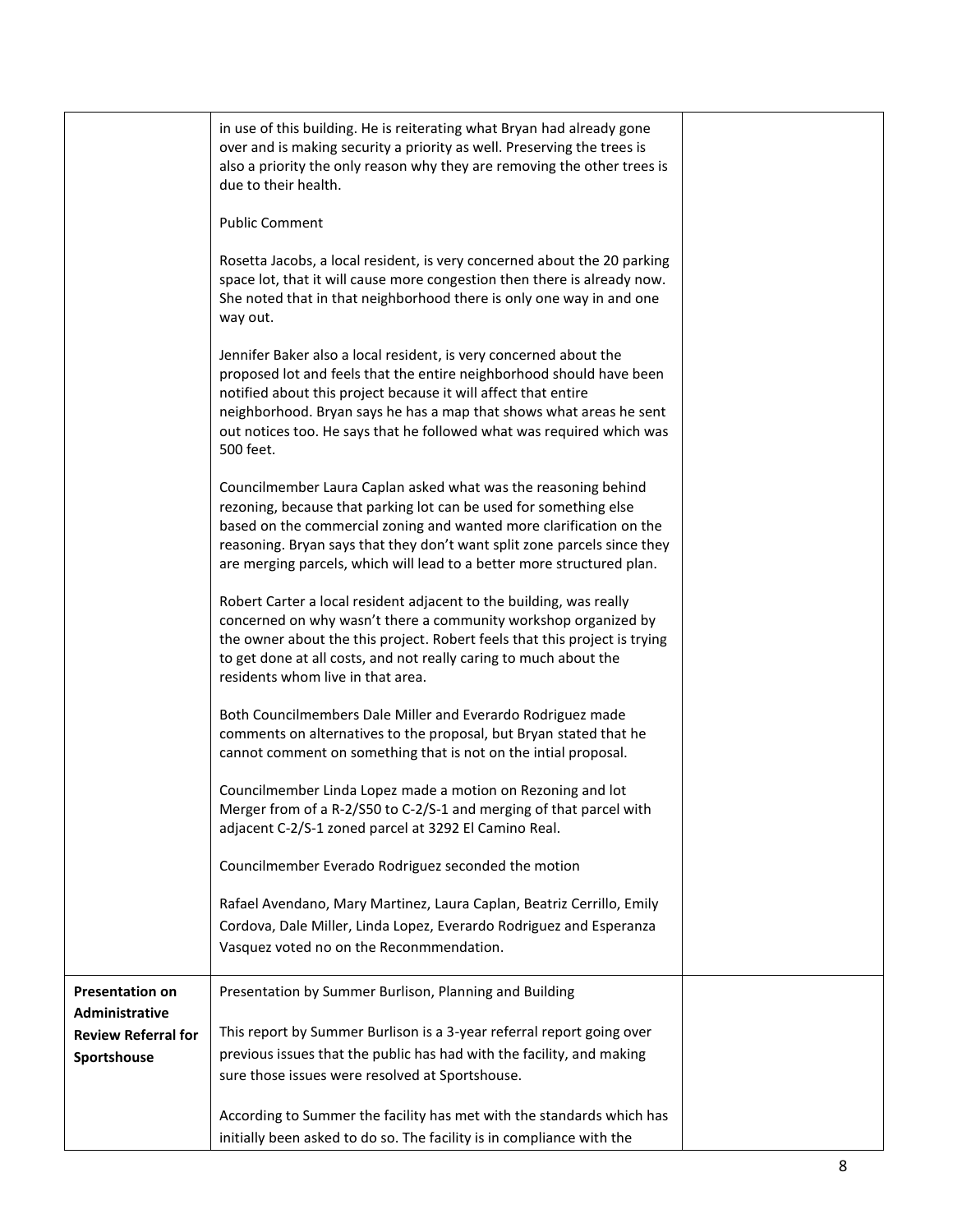| issued permit.                                                                                                                                 |  |
|------------------------------------------------------------------------------------------------------------------------------------------------|--|
| They have completed the replacement planting, which at first was not<br>growing at all.                                                        |  |
|                                                                                                                                                |  |
| Summer also stated that they have been in communication with the<br>Department of Public Works, and the Sheriffs office and they have not      |  |
| received any complaints over the past year.                                                                                                    |  |
| Councilmember Linda Lopez asked if there were any complaints,                                                                                  |  |
| Summer responded that there weren't any. Linda also asked if there                                                                             |  |
| was any outreach to the public that live in that area. Summer                                                                                  |  |
| responded yes.                                                                                                                                 |  |
| Councilmember Laura Caplan asked about the plants and lights, that                                                                             |  |
| everything seem to be minimum. Summer said the plants do meet the                                                                              |  |
| required height, which is 3-4 feet high.                                                                                                       |  |
| Co-Chair Mary Martinez recommend a survey or give out a                                                                                        |  |
| questionnaire, some sort of outreach to the local residents, to see how                                                                        |  |
| they feel instead of waiting for community council meetings.                                                                                   |  |
| Councilmember Dale Miller would like to see in the next report about                                                                           |  |
| the previous list of complaints on the power point slide and how they                                                                          |  |
| got resolved. Summer responded that they put the complaints in a                                                                               |  |
| letter which had actions they needed to fix.                                                                                                   |  |
| Councilmember Esperanza Vazquez is concerned that there isn't                                                                                  |  |
| enough light on those streets, that people have to park across the                                                                             |  |
| street from the facility making it unsafe for them since there is lack of                                                                      |  |
| parking In that facility. She also said she hasn't seen any improvement                                                                        |  |
| on the hedges. Esperanza also said she would like to see less parking on<br>the streets. Summer responded saying the lighting must stay on the |  |
| property of the owners but will take the lighting on the streets into                                                                          |  |
| consideration. Summer also said that the facility encourages people to                                                                         |  |
| park in the parking lot, they have signs before and after you enter.                                                                           |  |
| Summer said she will talk to the Department of Public Works about                                                                              |  |
| other options about posting signs about parking.                                                                                               |  |
| Chair Rafael Avendano, suggested for the facility to promote car                                                                               |  |
| pooling, especially for teams that come out of town, so that can clear                                                                         |  |
| up some parking. Councilmember Laura Caplan agreed.                                                                                            |  |
| <b>Public Comment</b>                                                                                                                          |  |
| Hugo B. has a concern with the light of other vehicles lighting his                                                                            |  |
| property after they leave, that the plants should be higher to avoid                                                                           |  |
| that. He also feels that there should be more enforcement on the time                                                                          |  |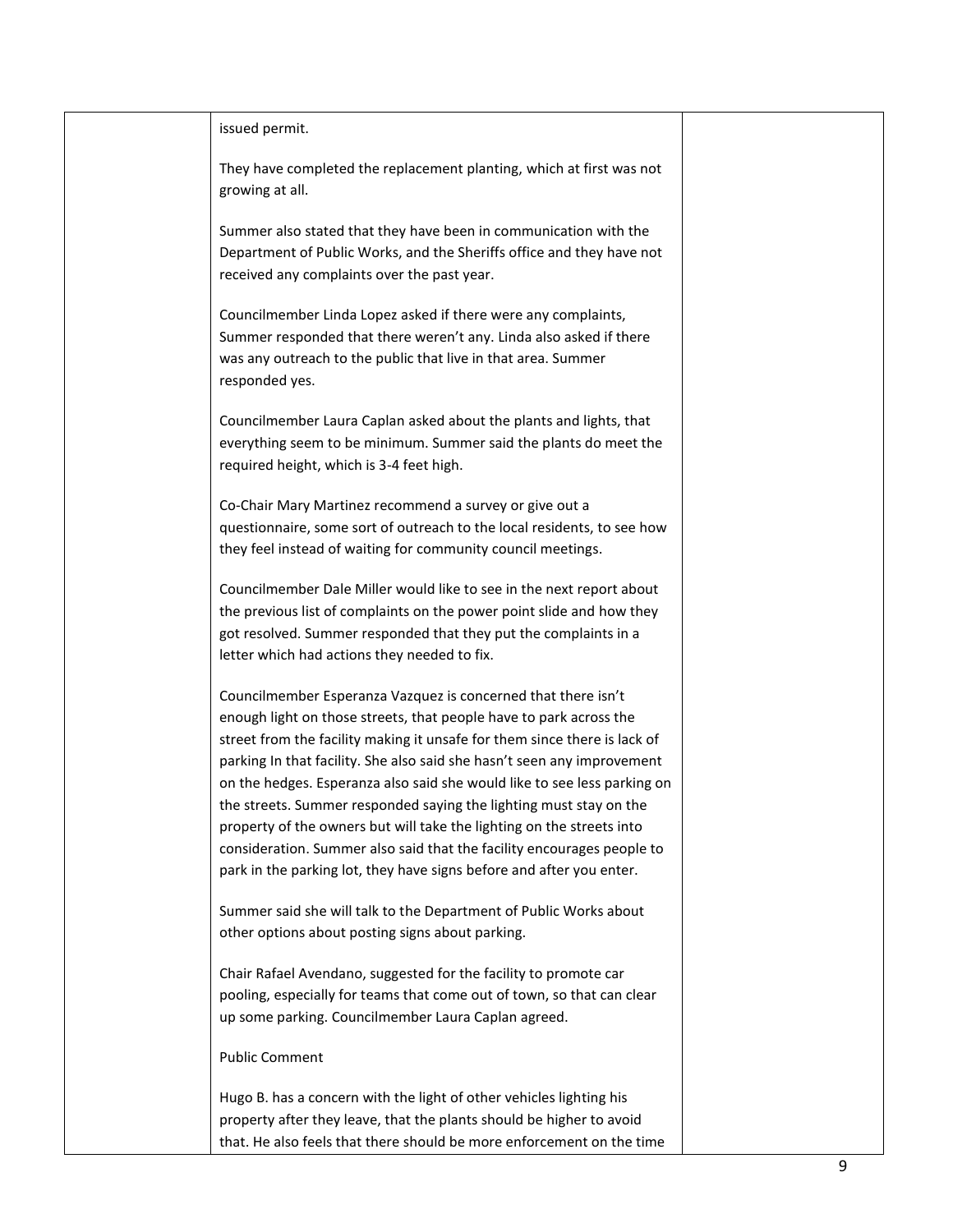| the facility should be closed trying to encourage people to limit the<br>amount of noise after.                                                                                                                                                                                                                                                                                                                                                                                                        |                                            |
|--------------------------------------------------------------------------------------------------------------------------------------------------------------------------------------------------------------------------------------------------------------------------------------------------------------------------------------------------------------------------------------------------------------------------------------------------------------------------------------------------------|--------------------------------------------|
| Gabriella Valencia says she is shocked that there wasn't any complaints<br>noted, because she has be complaining since day one about the issues<br>that are still going on today. She also said that locals don't know who to<br>complain to which is something that needs to change. She also said<br>that parking was indeed an issue. She did not like the advertisement of<br>alcohol saying that it is sending a bad message. She feels that the<br>people are powerless and nobody is listening. |                                            |
| Paul Johnson agrees with the rest who commented, he says he has<br>almost gotten hit several times; noise parking has been an issue that<br>needs to be changed.                                                                                                                                                                                                                                                                                                                                       |                                            |
| Angelica restated the issues that the rest of the public commented and<br>was concerned about the safety of the locals, was really frustrated that<br>nothing has changed.                                                                                                                                                                                                                                                                                                                             |                                            |
| Councilmember Linda Lopez a lot of the complaints that were<br>addressed on the previous meeting is still an issue, and might be time<br>for a new assessment. She suggests a community outreach and a<br>coordinate assessment.                                                                                                                                                                                                                                                                       |                                            |
| Chair Rafael Avendano has a recommendation stating that we are<br>about building a partnership and this is something that needs to be<br>resolved.                                                                                                                                                                                                                                                                                                                                                     |                                            |
| Co- Chair Mary Martinez asked to be excused.                                                                                                                                                                                                                                                                                                                                                                                                                                                           |                                            |
| Nicholas Calderon, Interim Property Manger, Real Property                                                                                                                                                                                                                                                                                                                                                                                                                                              |                                            |
| The purpose of this Construction Mitigation Plan is come up with a plan<br>that helps the businesses that will be affected during the construction<br>on Middlefield Road.                                                                                                                                                                                                                                                                                                                             |                                            |
| The C.M.P is broken down into 3 different parts.                                                                                                                                                                                                                                                                                                                                                                                                                                                       |                                            |
| Part 1 How do we prepare the businesses during the constructions.                                                                                                                                                                                                                                                                                                                                                                                                                                      |                                            |
| Open Communication<br>Giving businesses insight on what is about to happen and that<br>San Mateo County is there to support those businesses by any<br>means.<br>Written and Verbal Communication will be provided<br>What the benefits are, and making sure these businesses feel                                                                                                                                                                                                                     |                                            |
|                                                                                                                                                                                                                                                                                                                                                                                                                                                                                                        | secure so they don't fear of displacement. |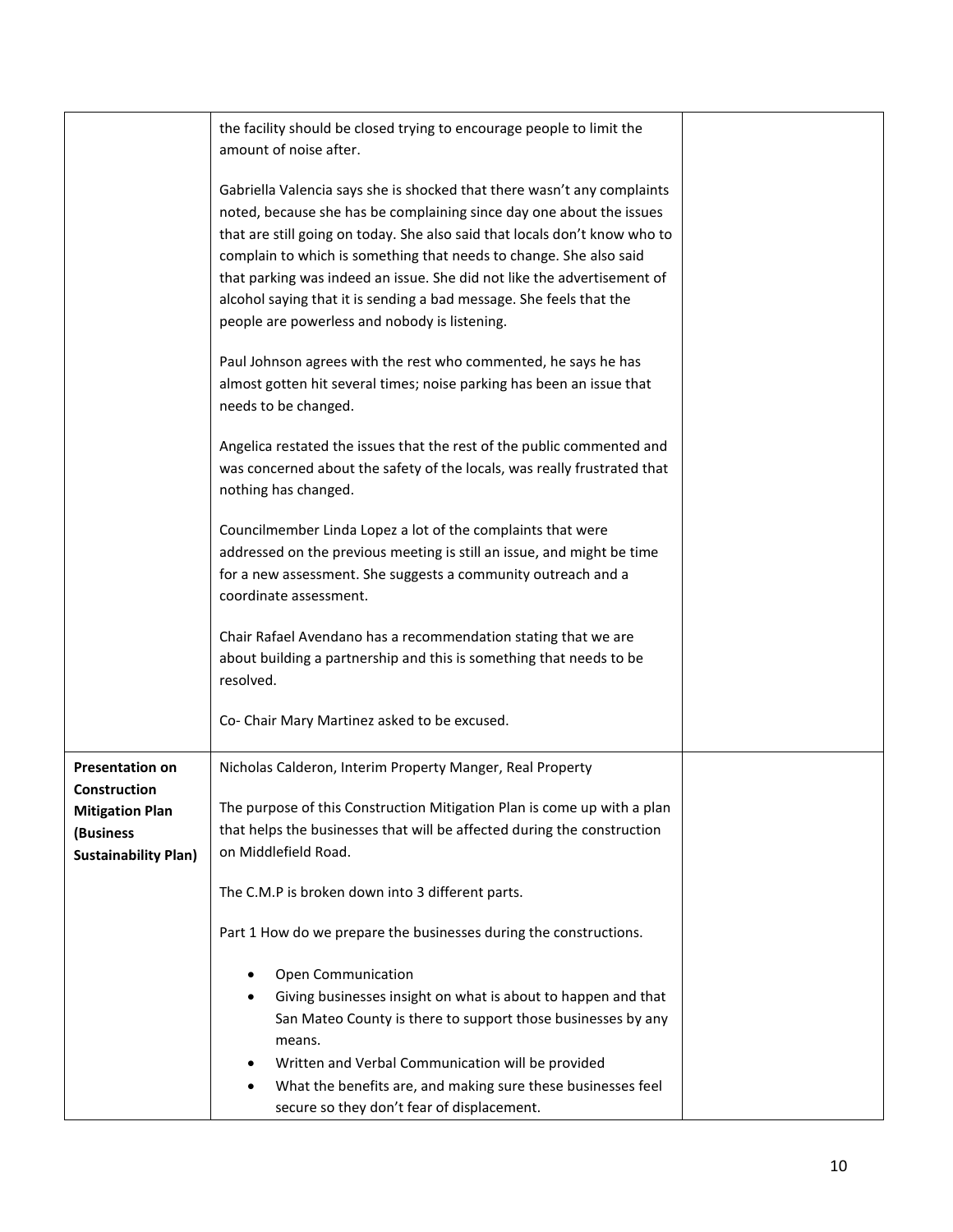|                                                | Also giving these businesses new Parking Lots.                                                                                                                                                                                                                             |  |
|------------------------------------------------|----------------------------------------------------------------------------------------------------------------------------------------------------------------------------------------------------------------------------------------------------------------------------|--|
|                                                | Part 2 How do we support businesses during construction                                                                                                                                                                                                                    |  |
|                                                | Project Liaison-Someone who is able to communicate with<br>those businesses at all times.                                                                                                                                                                                  |  |
|                                                | Part 3-How do we support these businesses for long-term strategies.                                                                                                                                                                                                        |  |
|                                                | Conclusion- Want input from council, and public.                                                                                                                                                                                                                           |  |
|                                                | Councilmember Linda Lopez suggests a separate meeting or study<br>session focusing just on this C.M.P.                                                                                                                                                                     |  |
|                                                | Deputy County Manager Mike Callagy also suggests a separate<br>meeting.                                                                                                                                                                                                    |  |
|                                                | <b>Public Comment</b>                                                                                                                                                                                                                                                      |  |
|                                                | Local resident wants to know when the business owners will be notified<br>and saying she can help as well. Nick responded with making sure that<br>during that workshop that the businesses are informed and all the<br>questions that these businesses have are answered. |  |
| <b>Supervisor's Report</b>                     | Irving Torres, Office of Supervisor Warren Slocum                                                                                                                                                                                                                          |  |
|                                                | With the interest of time he has decided to table his report until next<br>month.                                                                                                                                                                                          |  |
| <b>CMO Report</b>                              | Mike Callagy, Deputy County Manager                                                                                                                                                                                                                                        |  |
|                                                | With the interest of time he also decided table his report to next<br>month.                                                                                                                                                                                               |  |
| Councilmember<br><b>Reports</b><br>Adjournment | Linda Lopez motion to adjourn.<br>Chair Rafael Avendano adjourned the meeting at 9:30 PM                                                                                                                                                                                   |  |

**Next Meeting**